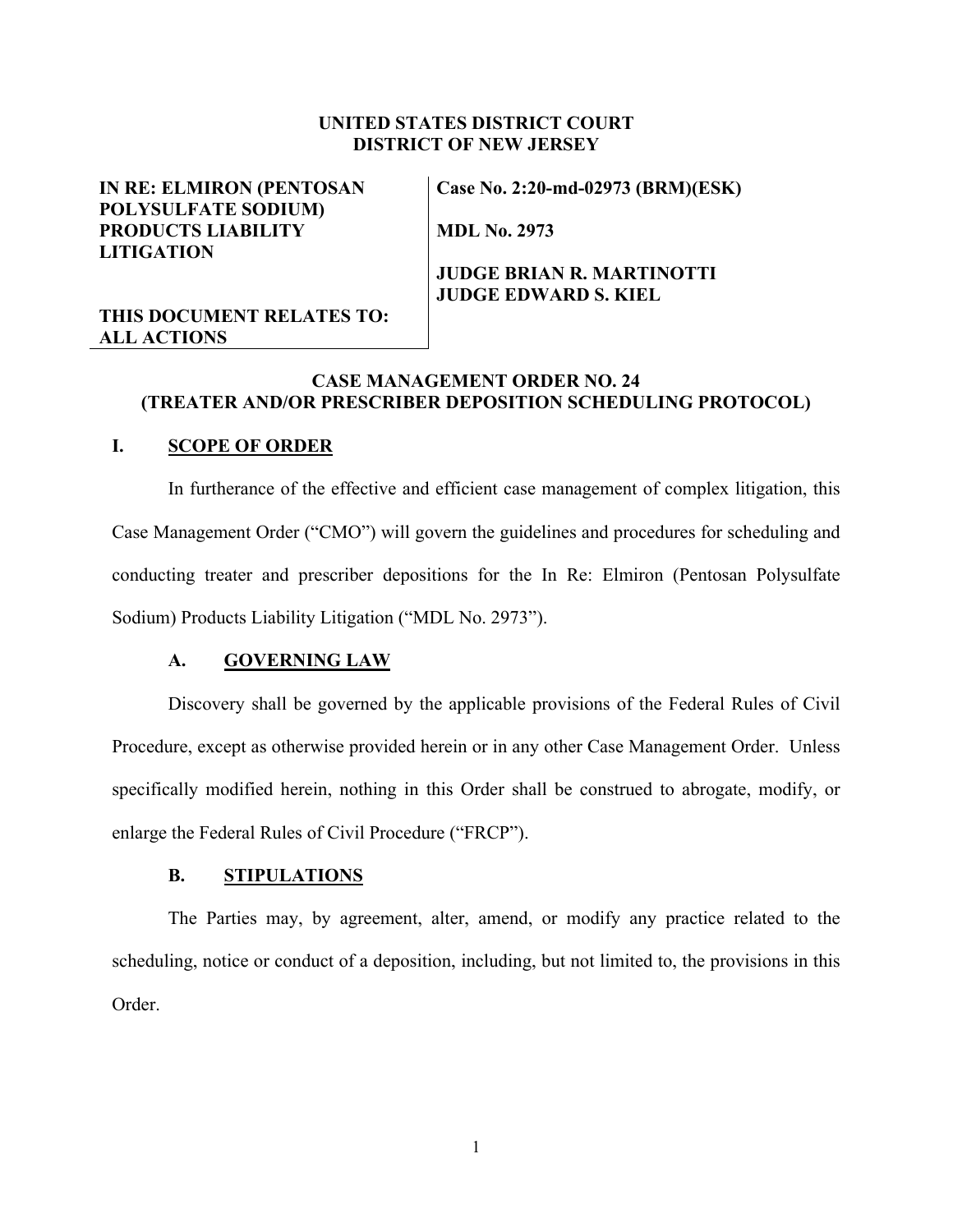#### **II. TREATER AND/OR PRESCRIBER DEPOSITION SCHEDULING PROTOCOL**

**A**. **General Scheduling Considerations.** Defendants have provided the liaison for the PSC with a list of "blackout" (do not schedule) dates related to the deposition of Treaters/Prescribers for each specific Bellwether Discovery Plaintiff. The parties will endeavor in good faith to schedule around these dates when possible.

**B. Conduct of Scheduling.** The Parties have sought the assistance of Special Master Polifroni in reaching an agreement regarding the conduct of scheduling for Treater/Prescriber depositions. Consistent with the Special Master's recommendations, the parties agree to the following:

- **1.** Plaintiffs have provided to counsel for Janssen a complete list of those Treaters/Prescribers, organized by Bellwether Discovery Plaintiff, whom they intend to contact for purposes of deposition scheduling.
- **2.** With regard to written scheduling communications with Treaters/Prescribers, Plaintiffs shall provide counsel for Janssen a copy of such communications on a weekly basis.
- **3.** Before placing new scheduling calls to Treaters/Prescribers, Plaintiffs shall call the designated contact for Janssen, and then conference in the relevant doctor's office. In order to assist with this process, Janssen has provided Plaintiffs with the name and contact number for the Janssen counsel assigned as scheduler in each Plaintiff's case.
- **4.** If there is a pre-arranged call time with a Treater/Prescriber, Plaintiff shall provide notice to Janssen's assigned scheduler in order to allow counsel an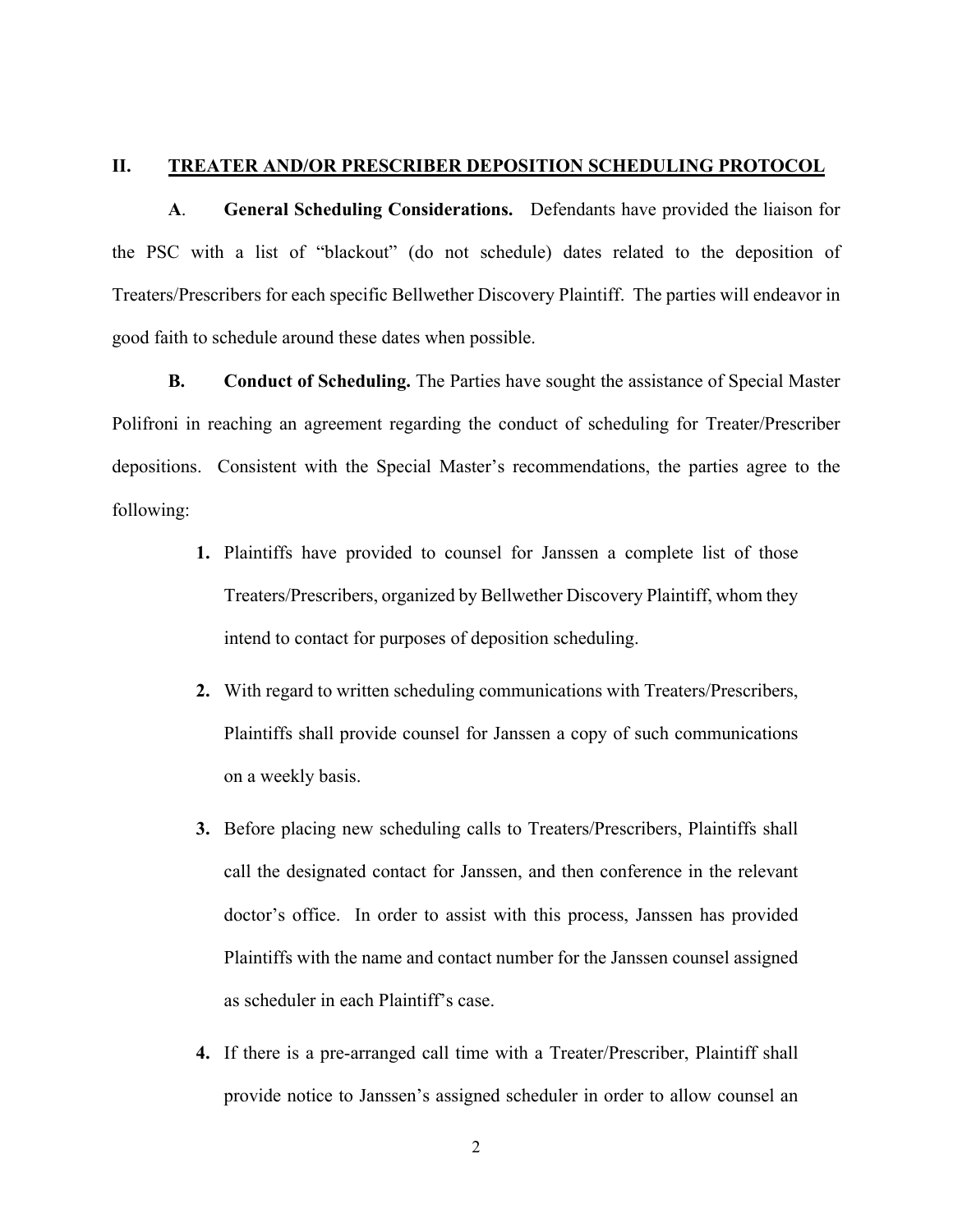opportunity to join the call. However, Plaintiffs are not required to (a) conference in Janssen's counsel to a live call back from a Treater/Prescriber, or (b) make adjustments to the requested call schedule in order to accommodate Janssen's counsel.

- **5.** On a weekly basis, Plaintiffs shall provide Janssen's counsel with an updated list indicating which Treaters/Prescribers have been called.
- **6.** To the extent that a Treater/Prescriber is not included in Plaintiffs' list of intended deponents described in Part B.1 above, Janssen shall have the right, though not the obligation, to handle scheduling for that deponent. When handling scheduling, Janssen shall extend the same courtesies to Plaintiffs' counsel as outlined in this Section. Namely, Janssen shall give notice to Plaintiffs' counsel before placing scheduling calls so that Plaintiffs' counsel has the opportunity to participate, provide Plaintiffs' counsel with a copy of scheduling correspondence and provide a weekly list of doctors who have been called.
- **7.** On February 15, 2022, a liaison for the PEC and a liaison for Janssen shall meet and confer to assess the number of Treater/Prescriber depositions that remain to be scheduled. If needed, the resulting list will be divided between the parties to expedite scheduling, with each party taking the lead for their portion of the list.

**C**. **Selection of Deposition Dates.** The Parties agree to the following regarding deposition date selection for Treaters/Prescribers:

3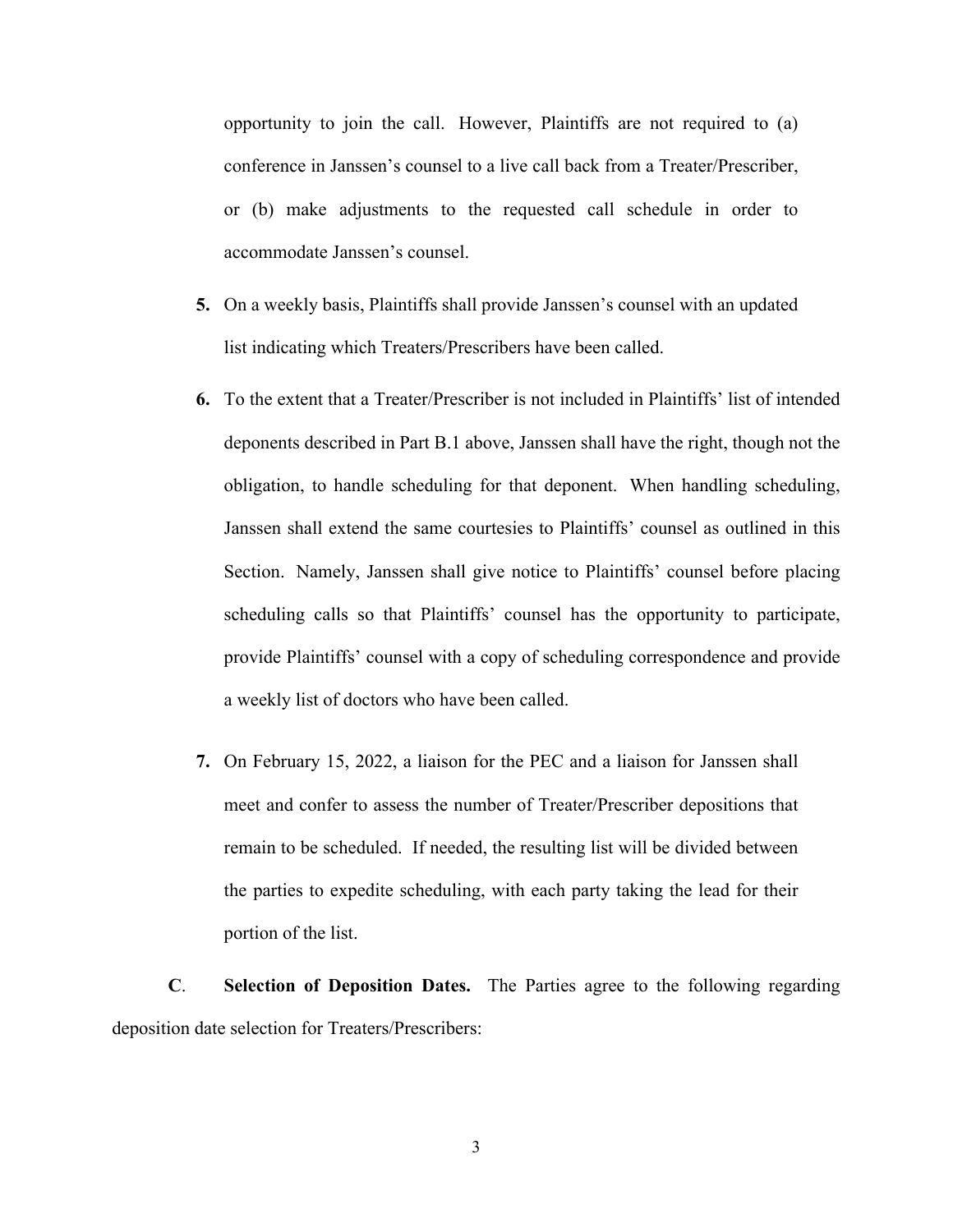**1**. Each Treater and/or Prescriber will be asked to provide two (2) potential deposition dates.

**a**. The parties will endeavor to choose a deposition date that does not conflict with the blackout dates discussed in Section II.A. If no conflict with a blackout date exists, the parties will work in good faith to agree to the final date.

**b.** The parties will endeavor to schedule each Treater and/or Prescriber deposition during one of the following time frames:

- **(1)** 9:00 AM ET until 1:00 PM ET
- **(2)** 1:00 PM ET until 5:00 PM ET

However, the parties recognize that they will need to be flexible with these timeframes in order to accommodate the practice demands and related requests from the relevant Treater and/or Prescriber.

**c.** Except on those occasions where the provisions of Section C.1.d. apply, or as otherwise agreed to in advance by the parties, each Treater/Prescriber deposition shall be limited to four (4) hours. Each party will be entitled to up to two (2) hours of the four (4) hour deposition.

**d.** To the extent that calls to a particular Treater/Prescriber occurred without an attempt to contact Janssen's counsel first, Janssen will be allotted fifteen (15) additional minutes of questioning during the deposition of that particular Treater/Prescriber to explore those communications.

**D. Lead on Deposition.** With respect to taking the role of lead or first examiner for Treater/Prescriber depositions, the parties agree as follows:

4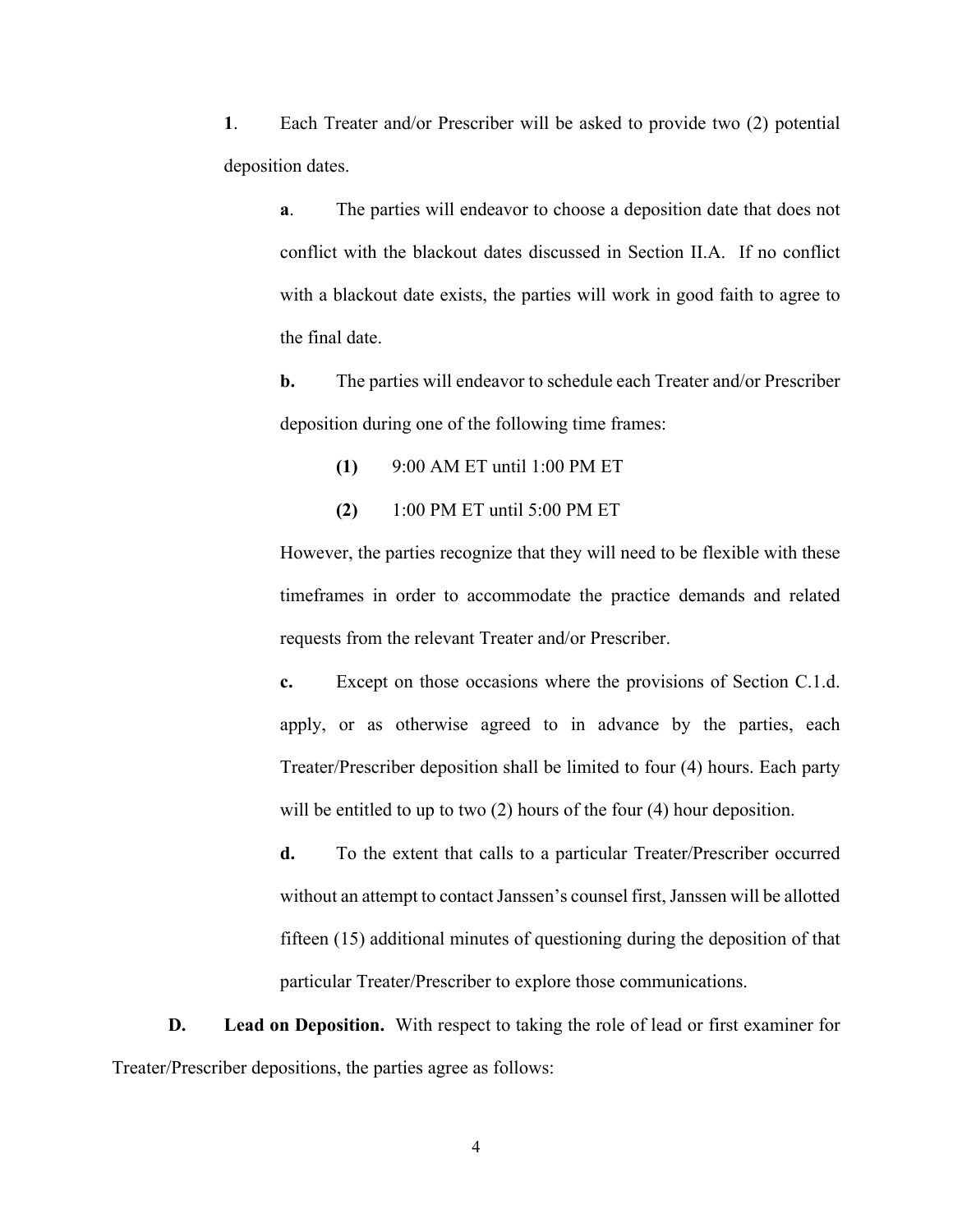**1.** Plaintiff's counsel will be the lead examiner for the IC related Treater/Prescriber depositions in the ten (10) cases that Plaintiffs selected for Bellwether Discovery, unless Plaintiff's counsel has previously noted that he/she does not desire to depose the relevant Treater/Prescriber. In such circumstances, Janssen will be the lead for the relevant deponent.

**2.** Janssen will be the lead examiner for the IC related Treater/Prescriber depositions in the ten (10) cases that Janssen selected for Bellwether Discovery, unless Janssen has previously noted that it does not desire to depose the relevant Treater/Prescriber. In such circumstances, Plaintiff's counsel will be the lead for the relevant deponent.

**3.** Plaintiff's counsel will be the lead examiner for all Treater depositions where the particular Treater specializes in eye disease, including those Treaters that specialize in ophthalmology and optometry.

**4.** Janssen will be the lead examiner for all Treater/Prescriber depositions not otherwise described in Parts E.1 and E.3 above.

#### **E. Shared Cost.**

**1.** Each party will be responsible for paying fifty (50) percent of the cost of a Treater/Prescriber deposition, unless otherwise agreed to in advance or if the deposition qualifies for individualized treatment as set forth in Section E.4 below.

**2.** Each Treater/Prescriber will be paid at his or her hourly rate.

**3.** The Treater/Prescriber will send an invoice to each of Plaintiff's counsel and counsel to Janssen (King & Spalding) at the conclusion of his/her deposition reflecting the cost of the time used at the deposition. Should a Treater/Prescriber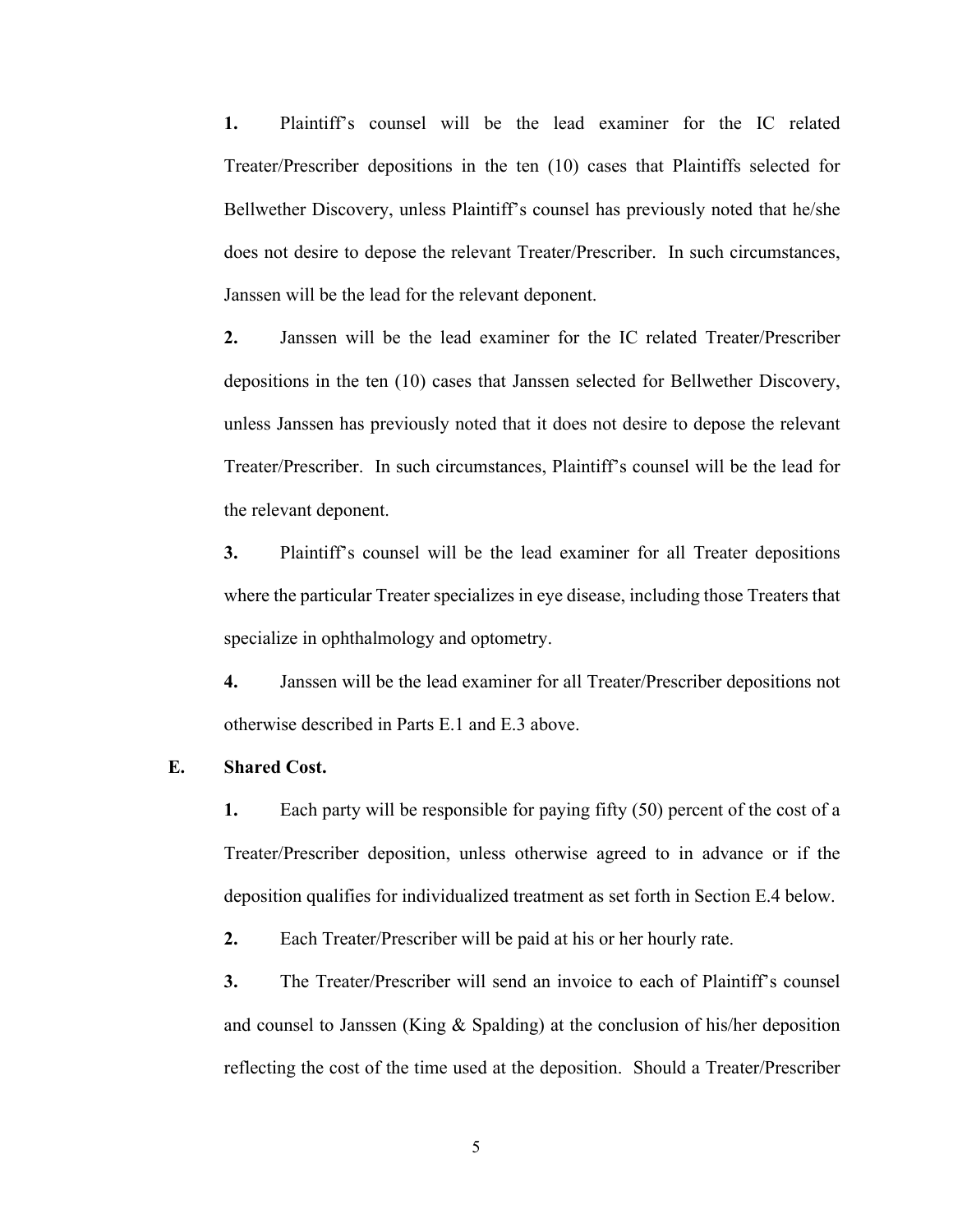insist on handling billing in a different manner, the parties will work cooperatively to address the issue.

**4.** A party will be solely responsible for a Treater/Prescriber deposition invoice only if both of the following circumstances are met:

**a.** The opposing party informed the other side five (5) days prior to the deposition that it was not presently interested in extensive questioning of the particular Treater/Prescriber, and

**b.** Any questioning at the relevant deposition by the party that does not wish to pay for the deposition was limited to twenty (20) minutes or less total time.

In such circumstances, the party who proceeded with the deposition and handled the bulk of the questions shall pay 100% of the relevant invoice.

### **F. Noticing the Deposition.**

**1.** The party who took lead on scheduling a Treater/Prescriber deposition shall be responsible for issuing the notice of deposition on behalf of both parties and arranging for court reporter coverage. In the event that an adjustment is needed, the parties will work cooperatively together to ensure that notice is issued timely and coverage arranged.

**2.** With regards to any notice of deposition issued to a Treater where the particular Treater specializes in eye disease, including but not limited to those Treaters that specialize in ophthalmology and optometry as described in Part D.3, the form of notice shall include a request for documents as reflected in Schedule A attached hereto.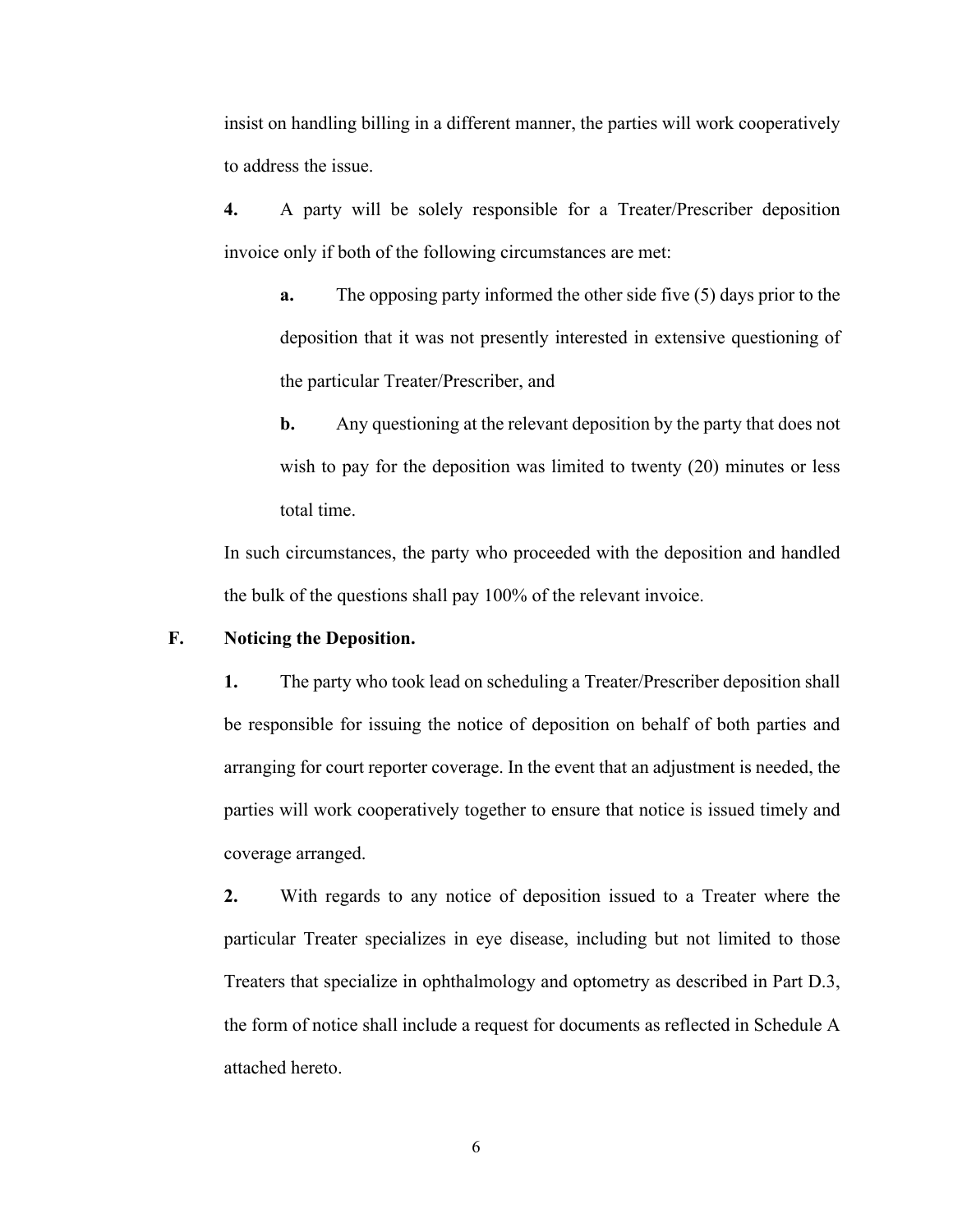**SO ORDERED** the 31st day of January 2022.

*/s/Brian R. Martinotti*

The Hon. Brian Martinotti, U.S.D.J.